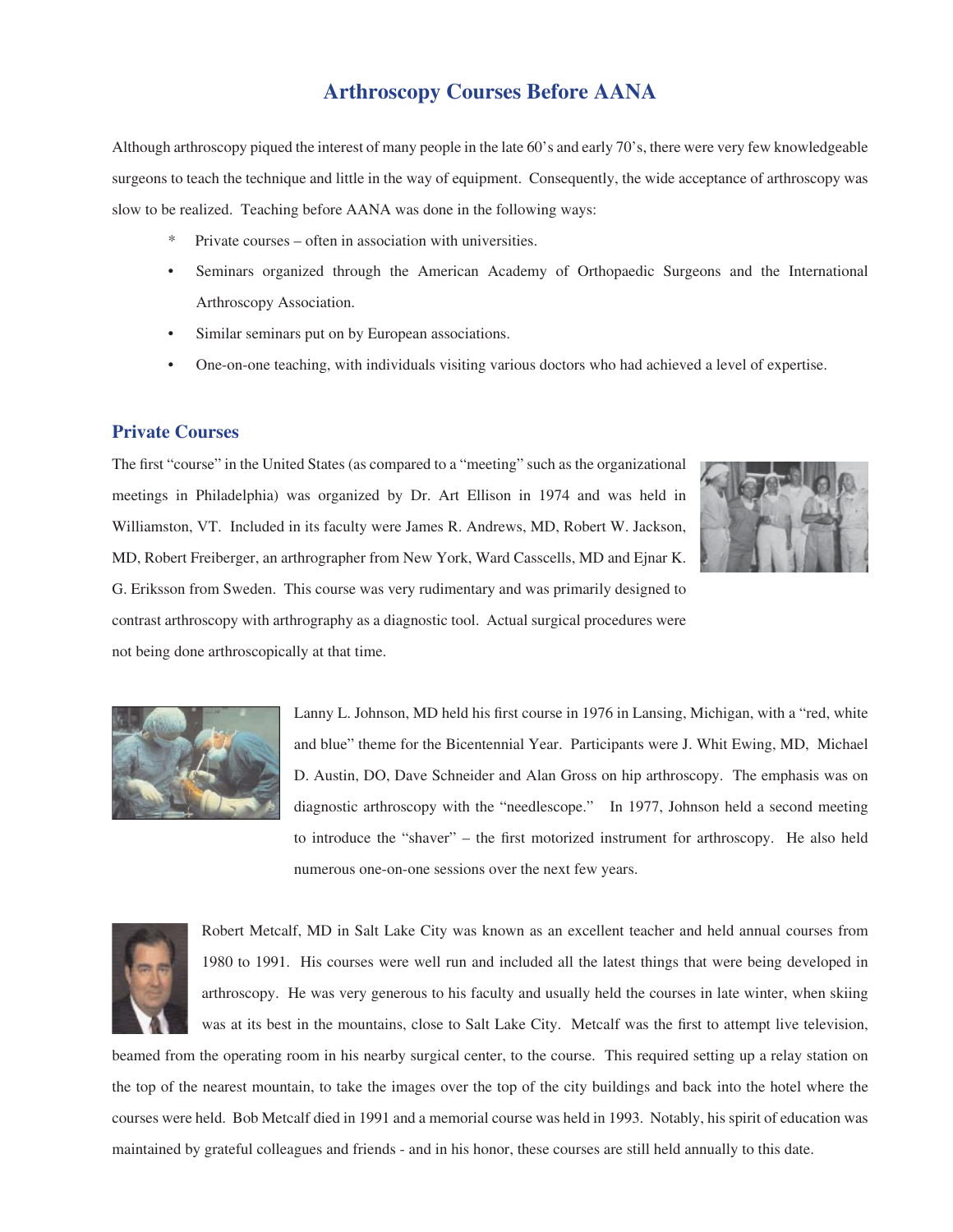Lawrence Crane, MD who later became a President of AANA, held several meetings in New Hampshire, complete with the first motor skills labs. His first meeting was in 1979, in Sebasco, Maine and a subsequent meeting was in Dixville Notch in 1982.



Richard O'Connor, MD, after his first small course in Los Angeles, convinced UCLA to become a sponsoring institution for an arthroscopy course to be held annually in Hawaii. This was the first time that UCLA had ever sponsored any course outside of the continental United States. The first course was held in 1979, after O'Connor's death in 1980, Norman F. Sprague, III, MD carried on the

tradition until 1989. His faculty usually consisted of several Europeans, such as David Dandy, MD, Jan Gillquist, MD and Nils Oretorp, MD as well as North American surgeons such as Lanny L. Johnson, MD, John B. McGinty, MD, Kenneth E. DeHaven, MD, J. Whit Ewing, MD and Robert W. Jackson, MD.

Douglas W. Jackson, MD in Long Beach, California, organized one of the more dramatic seminars in 1981. He arranged for ten of the pioneer surgeons around the world to do their favorite surgical procedure on his private patients. Lanny L. Johnson, MD performed an abrasion arthroplasty with a prototype drill and burr. John B. McGinty, MD demonstrated basic diagnostic arthroscopy and the pitfalls. James F. Guhl, MD showed his technique for the treatment of osteochondritis dissecans. Jan I. Gillquist, MD demonstrated his central approach and did a total meniscectomy. Robert W. Jackson, MD demonstrated his technique for a partial meniscectomy and so on. These were all televised live to the audience and now provide a good background of the state of the art in 1981, when this was carried out.



Another annual course that has had significant stature was organized by M. Mike Malek, MD in Washington, D.C. This is known as the Cherry Blossom Course because it has been held every year at the time of the blooming of the Cherry Blossoms in Washington. This is now going into its 25th year. It usually attracts a fairly large crowd of eager students and mostly consists of lectures.

Another well established course, which has continued to grow every year, is that organized by James C. Esch, MD in California. This course primarily teaches shoulder arthroscopy. As the diagnostic and therapeutic implications of shoulder surgery grew larger and larger, so did his faculty and the number of people attending the courses. It is now also in its 25th year.



There were other private courses such as those held by Ronald S. Grober, MD in Fort Pierce, Florida, who in 1983 invited Jan Gillquist, MD of Sweden and other academics from the United States to be on his faculty. Grober was a great organizer and the several courses he held were well done and very well attended.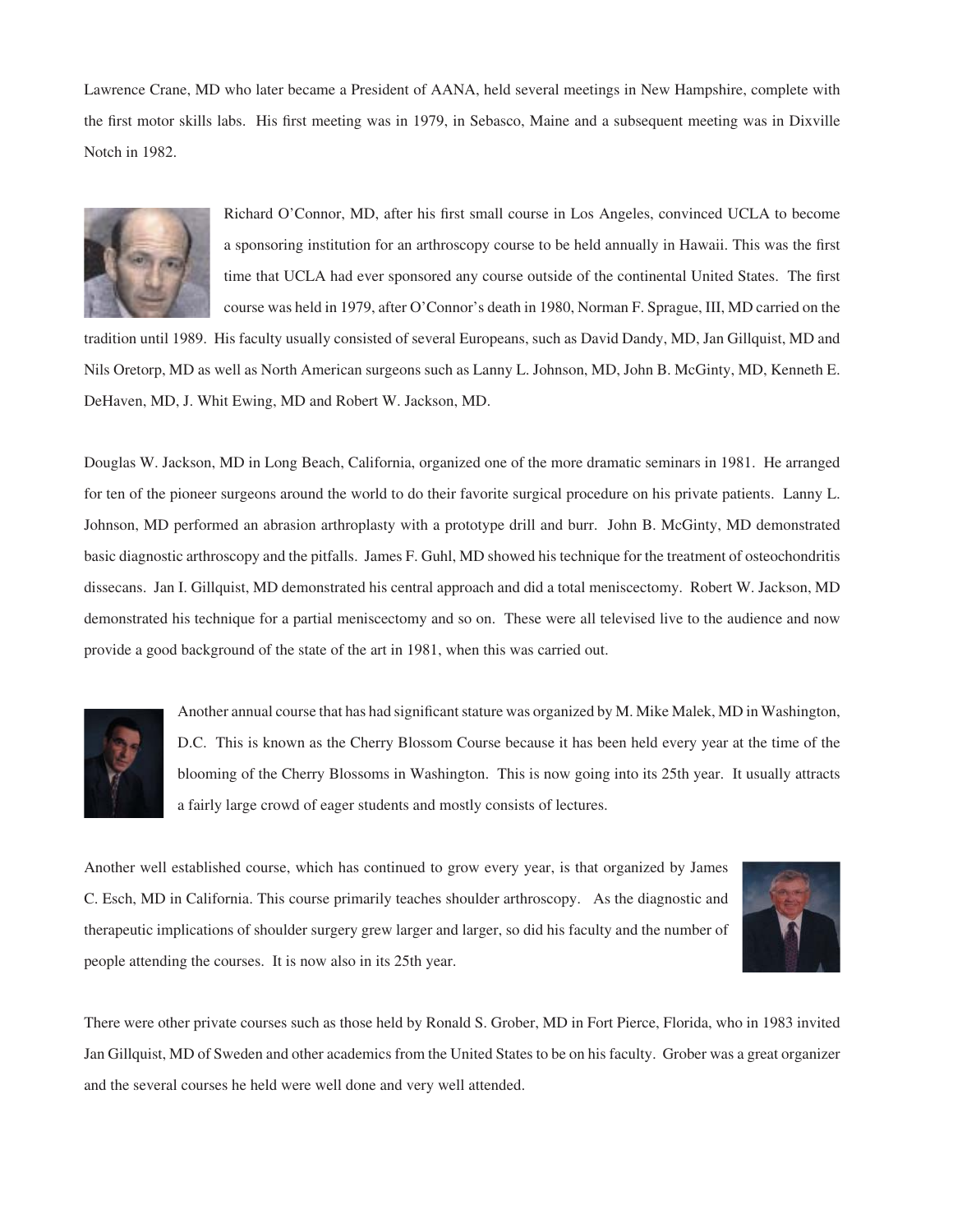

Robert W. Jackson, MD routinely held small monthly courses in his Bioskills Lab in Toronto, also called the Arthroscopy Learning Center. These would involve from five to twenty individuals, who would come and learn on models and later on cadaver parts. One guest lecturer would be invited to each course. The success of these courses was one of the factors that influenced the development of the Orthopaedic Learning Center in Rosemont. However, as Rosemont began to take over the major load of teaching in North America, these private courses were eventually eliminated.

## **Courses Run by Organizations**

The International Arthroscopy Association was founded in 1974 and true to its mandate, held courses in various parts of the world. Courses were held in Hong Kong, Bermuda, Australia, Toronto, India, South America and England. The IAA also co-sponsored and endorsed courses in Rio de Janeiro, Mexico, Australia and other countries around the world.



The American Academy of Orthopaedic Surgeons quickly recognized the interest amongst surgeons in this new technique. The President of the AAOS asked John B. McGinty, MD to organize instructional courses that would be under the aegis of AAOS, but primarily staffed by members of the Arthroscopy Association. The first such course was in 1975 in Boston. At first, these courses tended to combine arthroscopy and arthrography. Then as the diagnostic superiority of arthroscopy began to emerge and as more and more operative procedures could be done under arthroscopic control, the arthrography component disappeared. All of these courses were held prior to the advent of MRI, with which everyone is now so familiar. (Before the MRI, arthrography had been the best diagnostic imaging system.) AAOS carried on for some time with intermittent courses around the United States. Their mandate did not allow them to leave continental America and so the courses tended to be in major cities.

When AANA became an independent organization in 1982, it started its own courses, which are described, in another segment of this history.

## **Foreign Courses**



While all the activity in the United States was going on, there was also interest and activity in other countries of the world. Sweden was one of the early areas of teaching of this technique and Ejnar K. G. Eriksson, MD, who later became the first Professor of Sports Medicine at the Karolinska Institute in Stockholm, was a prime mover in this area. Eriksson organized courses throughout Europe and would invite faculty from around the world to present at the courses. His first course was at Skövde, Sweden in 1978. The courses were commonly given in English, but people from France, Germany, Holland, America and other countries took part.